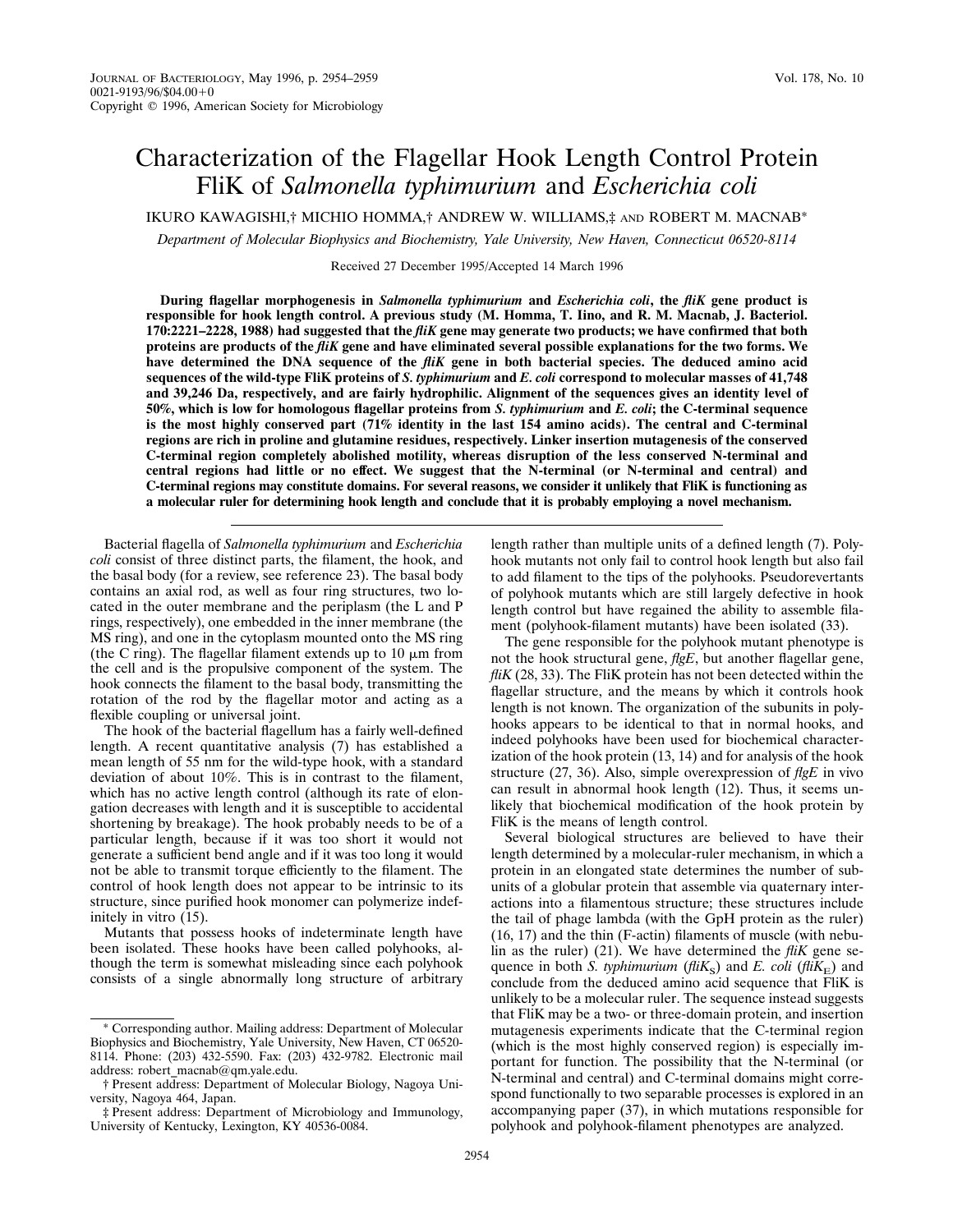(a)  $S.$  typhimurium .... $\begin{bmatrix} \text{P1iJ} \\ \text{O} & \text{D} \end{bmatrix}$  $\begin{array}{cc}\n\texttt{Flik end} \\
\texttt{I} & \texttt{F} & \texttt{A}\n\end{array}$  $\begin{array}{ccccccccc} 401 & V & L & H1K & \text{end} & \text{H1K} & \text{H2K} & \text{H3K} & \text{H4K} & \text{H5K} & \text{H5K} & \text{H6K} & \text{H7K} & \text{H8K} & \text{H8K} & \text{H8K} & \text{H8K} & \text{H8K} & \text{H8K} & \text{H8K} & \text{H8K} & \text{H8K} & \text{H8K} & \text{H8K} & \text{H8K} & \text{H8K} & \text{H8K} & \text{H8K} & \text{H8K} &$ ...FliL start<br>...T D S A I N K K S K R S I W I<br>1401 CGAAAC<u>AGGA</u> AGCCCGTATC AG<u>ATG</u>ACTGA CTCCGCGATT AACAAAAAGA GCAAACGCTC GATTTGGATA  $F1iL...$  $(b) E. coli$ ...FliJ<br>...Q E R Q S T A A L L A E N R L D Q K K M D E F A Q R A A M R K P E<br>1 TGCAGGAACG GCAATCCACG GCGGCACTGC TTGCAGAAAA CCGCCTCGAT CAGAAAAAGA TGGATGAGTT CGCCCAGCGC GCCGCCATG<u>A GGA</u>AACCTGA<br>FatI Flik start<br>1 M\_I R L A P L I T A D V D T T T L P G G K A S D A A Q D F L A L L S<br>101 <u>ATG</u>ATTCGCT TAGCGCCCTT GATTACCGCC GACGTTGACA CCACCACATT GCCTGGCGGC AAAGCCAGCG ATGCTGCACA AGATTTTCTC GCGTTGTTGA . . . . . . . . . . 335 Q Q Q S Q R T A N H E P L A G E D D D T L P V P V S L Q G R V T G 101 AGCAACAGCA AAGCCAACGC ACAGCAAACC ATGAACCTCT GGCGGGGGAA GACGACGATA CGCTTCCGGT TCCCGTCTCT TTACAAGGGC GTGTAACAGG  $\begin{array}{ccccccccc} & & & & & \text{Plik end} & & & & \\ 368 &\text{N} & \text{S} & \text{G} & \text{V} & \text{D} & \text{I} & \text{F} & \text{A} & \star & & & \\ 1201 & \text{CAACAGGGGC GTTATTT TCGCCTAACG TCGACGGTAGTAG CACCGTTTT CCCCGCTTTG TTGCGCTCAA GACGCAGGAT AATTRGCCGA$ TRIL SEAT MARINE CONSIDER THE SEAL FOR THE SEAL FOR THE SEAL FOR THE SEAL FOR THE SEAL FOR THE SEAL FOR THE SAMPLE TO THE SAMPLE THE SAMPLE OF SHELL.....<br>HILL SEAL MARINE TO Y A I S K K S K R S L WILL ...<br>TANGCAGTAG CGACAC

FIG. 1. Nucleotide sequences of the 5' and 3' portions of the hook length control gene *fliK* in *S. typhimurium* (a) and *E. coli* (b), together with the flanking sequences, namely, the 39 end of *fliJ* (35) and the 59 end of *fliL* (18, 19). The central portions of the *fliK* sequences (. . . . . . . . . .) are not shown. The deduced amino acid sequence of FliK is shown below the corresponding DNA sequence. Potential ribosome binding sites (Shine-Dalgarno sequences [S-D]) are indicated by underlining. Potential stem-loop sequences that could function in transcription termination of the *fliFGHIJK* operon are indicated by horizontal arrows. The putative flagellumspecific promoter for *fliL* ( $p_{\text{fill}}$ ) is also indicated by underlining. The amino acid sequences that were deleted in plasmids pAW11 and pAW12 (see the text) are shown in brackets in panel a; only the rightmost boundary of the pAW12 deletion is shown.

### **MATERIALS AND METHODS**

**Chemicals and enzymes.** *Bgl*II linkers (dC**AGATCT**G, dGA**AGATCT**TC, and dGGA**AGATCT**TCC) (*Bgl*II sites are in boldface) were obtained from New England Biolabs, Inc. (Beverly, Mass.). Universal primers for DNA sequencing were obtained from standard commercial sources. All other chemicals and enzymes were of at least reagent grade and were obtained from standard commercial sources.

**Recombinant DNA techniques.** Restriction enzymes, T4 DNA ligase, and DNA polymerase Klenow fragment were used according to the manufacturers' recommendations. Isolation of plasmid DNA was carried out according to standard procedures (29). Subclones of  $fliK_S$  and  $fliK_E$  were constructed by standard techniques (29). Deletion derivatives of these clones for DNA sequencing were obtained either by digesting replicative forms of phage DNA with suitable restriction enzymes, treating them with Klenow enzyme, and then ligating them with T4 DNA ligase or by the single-strand sequential method  $(3)$  using the CYCLONE I Biosystem (International Biotechnologies, Inc., New Haven, Conn.). The dideoxynucleotide method (30), using the modified T7 DNA polymerase (34) Sequenase (U.S. Biochemical, Cleveland, Ohio) and occasionally using dITP in the place of dGTP, was employed for all DNA sequencing.

**Sequence manipulation and analysis.** Routine sequence manipulations were carried out by using the personal computer package DNANALYZE (Gregory Wernke, University of Cincinnati Medical School). Sequence comparisons were run at the National Center for Biotechnology Information, Washington, D.C., by using the program TBLASTN and the combined nonredundant database (31 August 1995 version).

**Minicell analysis.** Minicells from strain UH869 (11) were isolated, and plas-<br>mid-encoded proteins were labeled with [<sup>35</sup>S]methionine as described previously (24). For pulse-chase labeling, a 150-µl aliquot of minicells ( $\sim$ 2  $\times$  10<sup>9</sup> cells ml<sup>-1</sup>) was incubated with 15 µCi of [<sup>35</sup>S]methionine and chased with 5 µl of an 8-mg  $ml^{-1}$  solution of unlabeled methionine and the chase was terminated by addition of 16 ml of 50% trichloroacetic acid. Samples were then subjected to sodium dodecyl sulfate-polyacrylamide gel electrophoresis (SDS-PAGE) and autoradiography as described previously (38).

**Nucleotide sequence accession numbers.** The nucleotide sequence data re-

ported in this paper have been deposited with GenBank under accession numbers L43492 (*S. typhimurium*) and L43491 (*E. coli*).

## **RESULTS**

**Construction of plasmids carrying**  $f$ **ii** $K_S$  and  $f$ ii $K_E$ . Published deletion mapping data had indicated where *fliK* should be located in cloned DNA fragments from the *S. typhimurium* and *E. coli* chromosomes (2, 9). *fliK*<sub>S</sub> was subcloned from pMH11 into pUC19 as a 1.7-kb *Sal*I-*Sac*I fragment, yielding plasmid pIK600.  $f\text{li}K_E$  was subcloned from pDB7 into pUC19 as a 1.4-kb *Pst*I-*Bam*HI fragment, yielding plasmid pIK800. Both plasmids were able to complement an *E. coli fliK* null mutant, MS694 (32), in a swarm plate assay.

Nucleotide sequences of the DNA fragments containing  $f\mathbf{d}K_{\mathbf{S}}$ and  $f\mathbf{d}iK_{\mathbf{E}}$ . The nucleotide sequences of the  $f\mathbf{d}iK$ -complementing DNA fragments in plasmids pIK600 and pIK800 were determined on both strands. The 5' and 3' regions of the *S. typhimurium* and *E. coli fliK* sequences, together with the corresponding deduced amino acid sequences, are presented in Fig. 1.

In reporting the sequence of  $\text{fil}L_{\text{E}}$  and  $\text{fil}M_{\text{E}}$  (19), Kuo and Koshland included a small amount of 3' sequence of  $f\ddot{i}K_E$  and the intergenic region between  $fliK<sub>E</sub>$  and  $fliL<sub>E</sub>$ . Our sequence and the published one agree, with two exceptions: the published sequence has G instead of A at position 1086 (not shown in Fig. 1b) (corresponding to arginine rather than glutamine) and it has an additional base (T) after position 1198 (Fig. 1b).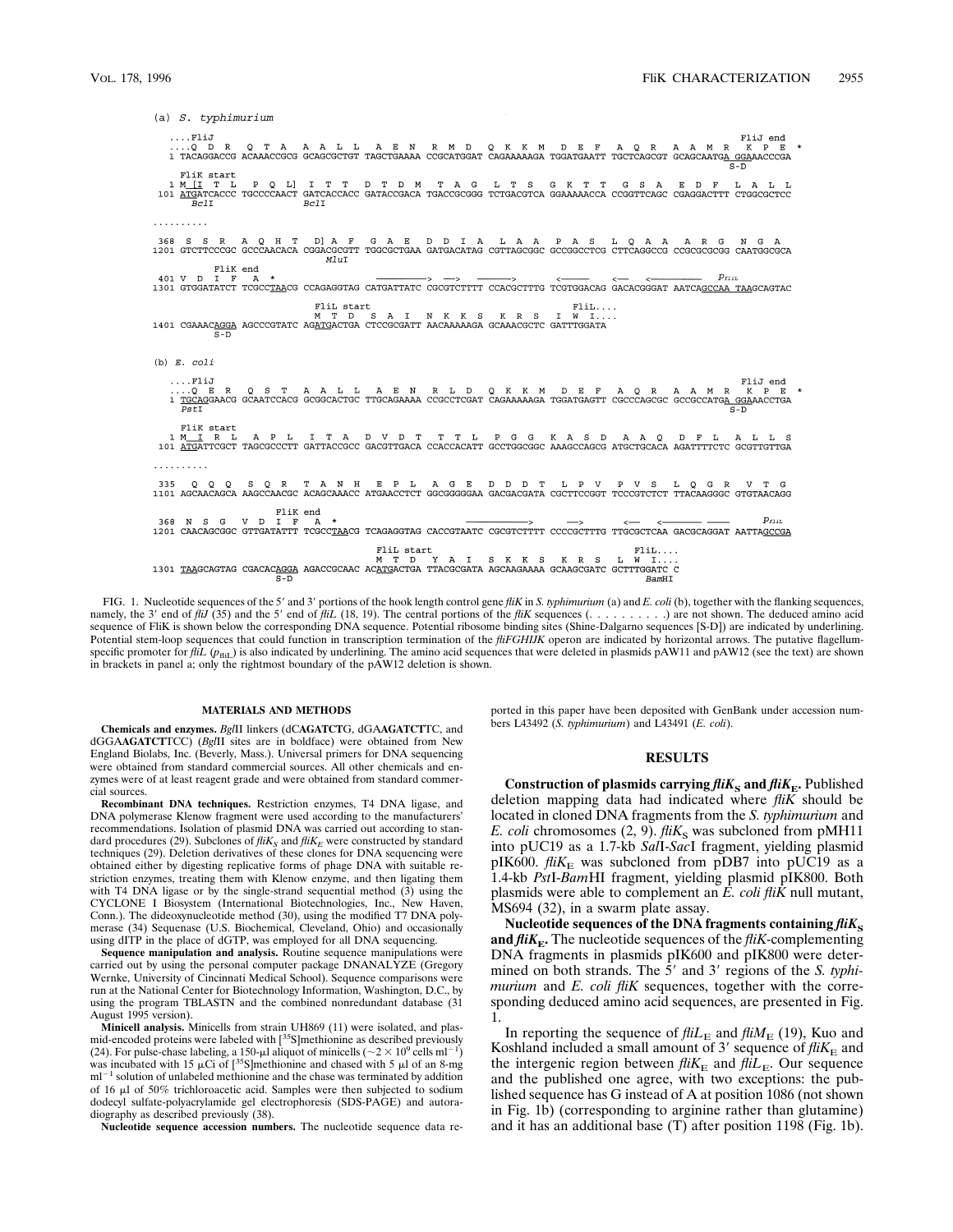| Flik <sub>c</sub> | $\mathbf{1}$ | MITLPOLITTDTDMTAGLTSGKTTGSAEDFLALLAGALGADGAQGKDARITLADLQAAGG                         |
|-------------------|--------------|--------------------------------------------------------------------------------------|
| Flik <sub>R</sub> | $\mathbf{1}$ | MIRLAPLITADVD-TTTLPGGKASDAAQDFLALLSEALAGETTTDKAAPOLLVATDKPTT                         |
| $F1ik_s$          | 61           | KLSKELLTOHGEPGQAVKLADLLAQKANATDETLTDLTQAQHLLSTLTPSLKTSALAALS                         |
| $F1iK_{R}$        | 60           | K-GEPLISDIVSDAQ--Q-ANLLIP-VDETPPVIND-EQSTS--TPLTTA-QTMALAAVA                         |
| $F1iK_s$          | 121          | -KTAOHDEKTPALSDEDL-ASLSALFAMLPGOPVATPVAGETPAENHIALPSLLRGDMPS                         |
| Flik <sub>R</sub> | 111          | FAMLPGFD-NTPKVTDAPS-T-V-LPT----E--K<br>DKNTTKDEKADDL-NEDVTA                          |
| Flik <sub>s</sub> | 180          | **<br>APOEETHTLSFSEHEKGKTEASLARA-SDDRATGPA-<br>LTPLVVAAAATSAKVEVDSPPA                |
| $FLiK_R$          | 160          | -P-----TL-FT---KLTSEQ-LTTAQPDDAPGTPAQPLTPL-VAEAQ-S-KAEVISTPS                         |
| $FLiK_s$          | 236          | PVTHGAAMPTLSSATAOPLPVASAPVLSAPLGSHEWOOTFSOOVMLFTROGOOSAOLRLH                         |
| FLiK <sub>E</sub> | 206          | PVLSAPLGSHEWQQSLSQHISLFTROGQQSAELRLH<br>-AAASPLITPHOTO<br>PLPTVAA<br>↑2<br>*<br>*    |
| $F1iK_s$          | 296          | PEELGQVHISLKLDDNQAQLQMVSPHSHVRAALEAALPMLRTQLAESGIQLGQSSISSES                         |
| $FLiK_{R}$        | 265          | PODLGEVOISLKVDDNOAOIOMVSPHOHVRAALEAALPVLRTOLAESGIOLGOSNISGES<br>$\hat{\mathbb{I}}$ 3 |
| FliK <sub>c</sub> | 356          | FAGQQQSSS-QQQSSRAQHTDAFGAEDDIALAAPASLQAAARGNGAVDIFA                                  |
| Flik.             | 325          | FSGOOOAASOOOOSORTANHEPLAGEDDDTLPVPVSLOGRVTGNSGVDIFA                                  |

FIG. 2. Alignment of the amino acid sequences of FliK from *S. typhimurium* (above) and *E. coli* (below). Identities are indicated by vertical dashes, conservative changes (among I-L-V-M-F, F-Y, A-G, D-E, H-K-R, N-Q, or S-T) are indicated by dots, and gaps are indicated by hyphens. The central region of FliK contains a large number of prolines (\*). Note also the high glutamine content of the C-terminal region. Vertical arrows 1 to 3 show the sites of insertion of oligopeptides into the *E*. *coli* sequence, as described in the text, as follows: 1, pIK812; 2, pIK808; and 3, pIK815.

At the position of the first discrepancy, we find that both *S. typhimurium* and *E. coli* have glutamine at the center of the conserved sequence QQQ; at the position of the second discrepancy, we find that the *S. typhimurium* and *E. coli* sequences are highly similar (GNGAVDIFA[stop] and GNSGVDIFA [stop], respectively), whereas the frameshift in the published *E. coli* sequence gives a quite different sequence (WQQRR [stop]). We therefore consider that our sequence is correct.

**Identification of the**  $fliK_S$  **and**  $fliK_E$  **genes.** The identification of the open reading frames shown in Fig. 1 as  $fliK_s$  and  $fliK_E$  is supported by several lines of evidence. (i) The orientation of the open reading frames agrees with the known orientation of the *fliFGHIJK* operon (20). (ii) The open reading frames start with an ATG codon which overlaps (ATGA) with the termination codon of the upstream gene, *fliJ* (35); such overlap is a common feature for flagellar genes within the same operon  $(22)$ . (iii) The 5' portion of the following open reading frames is identical to that of the published DNA sequences of  $\beta$ *il*L<sub>S</sub> (18) and  $\text{fil}_{E}$  (19), in agreement with the known organization of flagellar genes in this region. (iv) The open reading frames are preceded by a good ribosome binding site consensus (AGGA; 7 bp before the ATG codon for both species). (v) The sizes of the open reading frames are approximately those expected from the apparent molecular masses of the gene products (see below). (vi) The deduced amino acid sequences of  $fliK<sub>E</sub>$  and  $fliK<sub>S</sub>$  show considerable similarity (see below). (vii) For both species, the open reading frames were assessed as coding regions (at confidence levels of 96% for *S. typhimurium* and 88% for *E. coli*) by the program TESTCODE (5); codon adaptation indices (31) calculated for  $fliK<sub>S</sub>$  and  $fliK<sub>E</sub>$  are 0.26 and 0.30, respectively, indicating a low to moderate level of synthesis, as is typical for other flagellar proteins.

The intergenic region between the *fliK* and *fliL* coding regions is 104 bp long in both *S. typhimurium* and *E. coli* and contains a stem-loop sequence (Fig. 1) that may represent a termination signal for the *fliFGHIJK* operon. It also contains the putative promoter for the *fliLMNOPQR* operon and a potential ribosome binding site for the *fliL* gene (18, 19).

The deduced amino acid sequences of FliK<sub>E</sub> and FliK<sub>S</sub>. The deduced molecular masses of Fli $K_s$  and Fli $K_E$  are 41,748 Da (405 residues) and 39,246 Da (375 residues), respectively. The deduced molecular mass of  $FliK<sub>S</sub>$  (41,748 Da) is similar to the apparent value of 44 to 46 kDa estimated by SDS-PAGE (9; also this study). However, the deduced molecular mass of



FIG. 3. Phenotype of  $\frac{f}{dK_E}$  mutant alleles constructed in vitro. Cells of an *E*. *coli fliK* amber mutant strain, MS694, were transformed with plasmids carrying wild-type (pIK800) and mutant (pIK812, pIK808, and pIK815) alleles of  $\hat{filK}_{E}$ (see the text). The mutant alleles contain short in-frame insertions at the residues indicated in this figure and in Fig. 2. Cells were inoculated in triplicate onto<br>semisolid tryptone agar plates and incubated for 8 h at 30°C, and their motility was scored.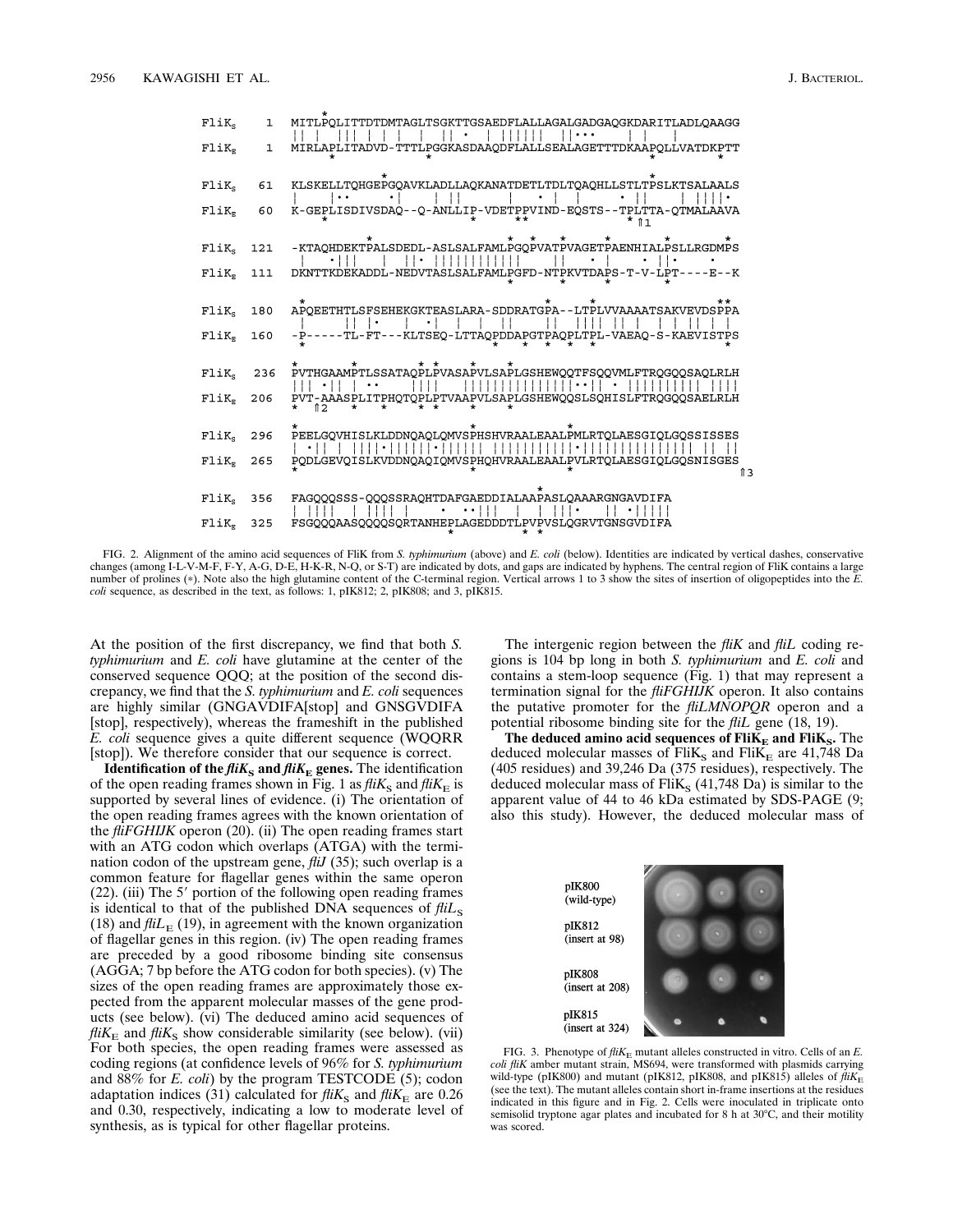

FIG. 4. Deletion analysis of the two forms of  $FliK_S$ . An autoradiograph of radiolabeled minicells containing plasmids with either the wild-type  $f\ddot{i}K$  allele (pIK600) or mutant alleles (pAW11 and pAW12) with in-frame deletions of the codons shown; pUC19 was used as a control. The two forms of FliK are indicated by arrows and by the labels FliK for pIK600 and pAW11 and FliK $\Delta$  for pAW12. With pAW11, there is a small but significant shift in the positions of both forms of FliK compared with wild-type FliK; with pAW12 there is a large shift of about the expected magnitude. Molecular masses (in kilodaltons) of standards are shown to the left.

Fli $K_E$  (39,246 Da) is considerably lower than the value of 54 kDa reported as its apparent molecular mass (2). We have confirmed in minicell analysis experiments with plasmid  $p$ IK800 that Fli $K<sub>E</sub>$  does have an anomalously low mobility in SDS-PAGE gels (data not shown); the reason for this is unknown.

Comparison of the sequences with the combined nonredundant database at the National Center for Biotechnology Information yielded highly significant similarity between the *S. typhimurium* and *E. coli* sequences (see below). The only other significant similarity found was a weak one to the deduced product of *Bacillus subtilis orf7* (a presumed gene within a large flagellar operon), as was noted previously by Albertini et al. (1) in a comparison with our unpublished *S. typhimurium* and *E. coli* sequences.

Hydropathy analysis (4) indicates that FliK is unlikely to be a membrane protein (data not shown), consistent with its cellular location in minicell expression experiments (9). Most of the flagellar structural proteins that are external to the cell (the so-called axial family, including the hook and filament proteins) have certain sequence similarities, including N- and Cterminal hydrophobic repeats and limited consensus sequences (8, 10). FliK does not have any of these features, and so it is not likely to be a member of the axial family.

The central one-third of the protein is proline rich. For example, the 96-residue stretch between residues 139 and 234 of Fli $K_E$  contains 17 prolines, or 18 mol%, whereas the remainder of the sequence has a proline content of only 5 mol%. The C-terminal part of the protein is glutamine rich, with one stretch of about 100 residues having a content of over 20 mol%.

Alignment of the deduced amino acid sequences from the two species (Fig. 2) indicates an identity level of around 50%. This level, though highly significant statistically, is much lower than those for most other flagellar proteins, where values of greater than 80% are common. Also, the alignment entailed introduction of substantial gaps, especially in the central region of the sequence. The N-terminal and central portions of FliK are the least conserved parts. Thus, the first 251 residues are only 36% identical and contain only a few appreciable stretches of identity (the longest being 12 consecutive residues

centered around residue 140). The N-terminal sequence is somewhat better conserved than the central portion of the molecule. In contrast, the last 154 residues are 71% identical and contain only a single one-residue gap. This is also the best-conserved part of the sequence in comparisons with the putative FliK protein (Orf7) of *B. subtilis* (1).

From the features described above, FliK can be considered to consist of three regions. The N-terminal region, representing roughly one-third of the sequence, is not strongly conserved and contains some gaps. The central one-third of the sequence is even less conserved, contains extensive gaps, and is proline rich. The C-terminal one-third of the sequence is well conserved, has essentially no gaps, and is glutamine rich. These data suggested to us that FliK might consist of two or more domains.

The unusually high glutamine content of the C-terminal region suggests that it may have a specialized function. Glutamine-rich activation domains exist in a number of eukaryotic transcription factors (26), but we have no evidence that FliK is functioning in transcriptional control.

**Construction and characterization of oligonucleotide linker-insertion mutant alleles of**  $fliK_E$ **. In an initial attempt to** address the importance of the various regions of FliK, we constructed three in-frame linker-insertion mutant alleles of the  $fliK<sub>E</sub>$  gene in plasmid pIK800. pIK812 has a 12-mer *BglII* linker inserted at the *Hpa*I site, pIK808 has a 10-mer *Bgl*II linker at the Klenow fragment-treated *Bst*EII site, and pIK815 has an 8-mer *Bgl*II linker at the Klenow fragment-treated *Hin*dIII site. These linkers result in the insertion of short amino acid sequences at residues 98, 208, and 324 of the 375-residue sequence, as shown by arrows 1 to 3 in Fig. 2.

Cells of the  $fliK_E$  null mutant MS694 were transformed with these plasmids, and the transformants were tested for motility (Fig. 3). The insertions had increasingly severe effects as they were placed progressively closer to the C terminus: pIK812 gave essentially wild-type swarming, pIK808 gave about 50% of wild-type swarming, and pIK815 gave no swarming at all.

 $FliK<sub>S</sub>$  **occurs in two forms.** Previous experiments (9) had suggested that expression of the *S. typhimurium fliK* gene (and possibly also that of the *E. coli* gene [see Fig. 8 of reference 9]) resulted in two products with similar apparent molecular masses and isoelectric points, the protein with the higher apparent molecular mass being the predominant form. To test whether both proteins do in fact derive from expression of  $f\ddot{i}K_s$ , we constructed two in-frame deletion derivatives of plasmid pIK600, making use of existing restriction sites within the gene. pAW11 utilized two *Bcl*I sites and resulted in removal of codons 2 to 7 (Fig. 1a). pAW12 utilized two *Mlu*I sites, which after filling in with Klenow fragment and blunt-end ligation resulted in the deletion of codons 285 to 375.

Minicell expression experiments with pIK600 confirmed the original finding of two products with apparent molecular masses of 44 and 43 kDa (Fig. 4, second lane from the left). When the deletion plasmids were used, there were subsequent shifts in the mobilities of both bands. The shifts for pAW11 (third lane) and pAW12 (fourth lane) corresponded to apparent losses of about 1 and 9.5 kDa, respectively, close to the expected values. These results demonstrate that the 44- and 43-kDa proteins are both products of the *fliK* gene. Pulse-chase labeling indicated that the 44-kDa form was the precursor of the 43-kDa form (data not shown).

These results also establish that the two forms do not reflect (i) N-terminal peptide cleavage (since the position of the second band in pAW11 would not be expected to shift in this case), (ii) modification in the immediate vicinity of the N terminus, or (iii) modification within a substantial part of the C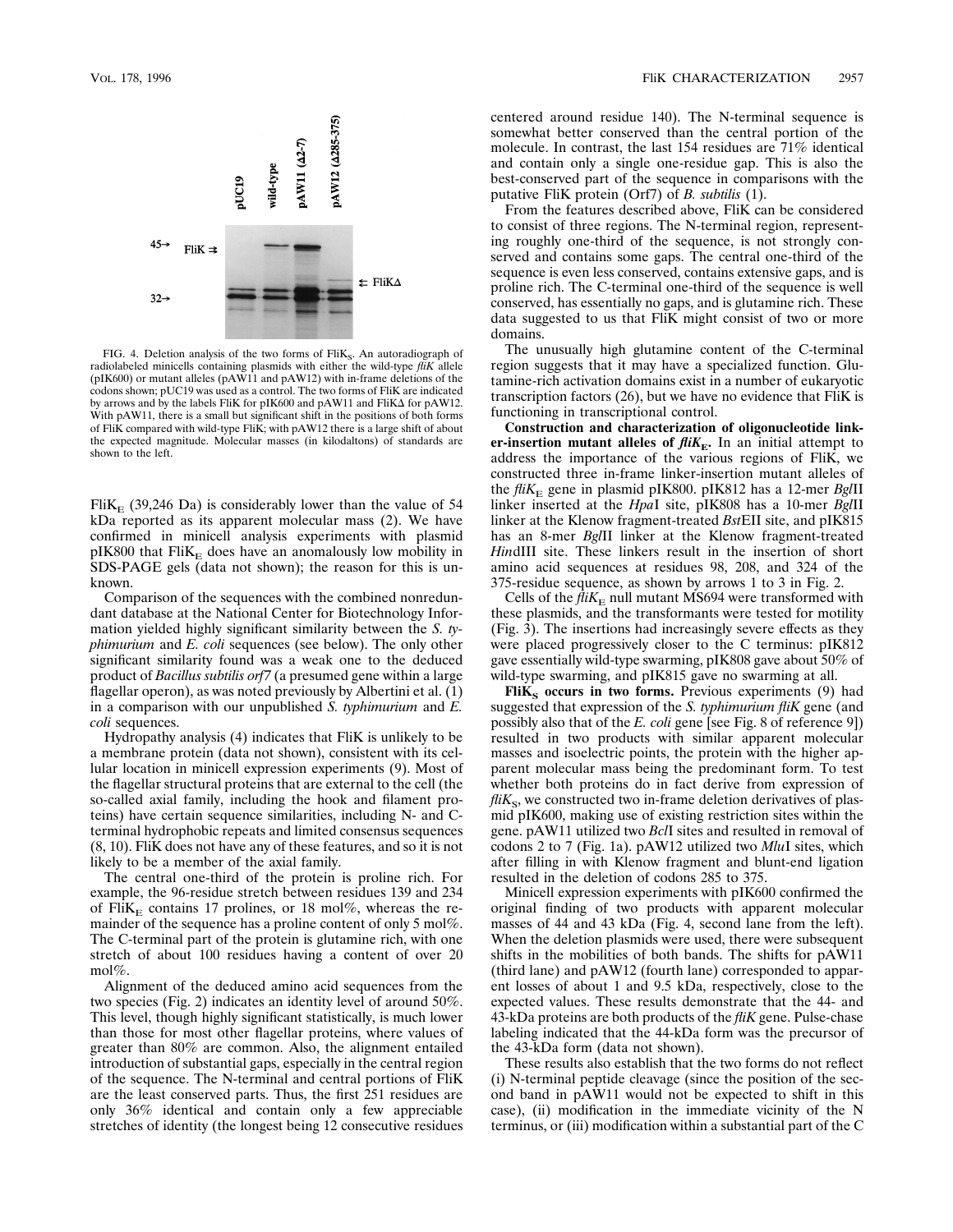terminus. Removal of the N-terminal methionine is unlikely because while such removal is common with bacterial proteins, it is not observed when—as is the case with both wild-type FliK and the mutant FliK of pAW11—the second residue is isoleucine (25).

#### **DISCUSSION**

**The two forms of FliK.** Previous studies had suggested that *fliK* might be giving rise to two products closely similar in size and pI (9). We have now demonstrated that both proteins are products of the *fliK* gene. We have eliminated several possible mechanisms for generation of the second form, such as modification or cleavage of the N terminus or modification of a 91-residue region near the C terminus. If the process involved can be identified, it may be possible to block it and determine whether it is important for hook length control or filament assembly.

**FliK is unlikely to be a molecular ruler.** Several filamentous structures, such as phage tails (16, 17) and thin filaments in muscle (21), have their lengths controlled by a molecular-ruler mechanism. It appears that the rulers in these cases are predominantly stretches of polypeptide in an  $\alpha$ -helical state. While the molecular size of FliK (ca. 400 residues) is in the right range to be an  $\alpha$ -helical molecular ruler for the hook (400  $\times$  0.15 = 60 nm), its amino acid sequence makes it highly unlikely that it functions in this way. Predictions of secondary structure show no pronounced tendency towards  $\alpha$ -helix, and the central region, with its high proline content, is almost certainly not  $\alpha$ -helical. Furthermore, the highly asymmetric composition and degree of conservation of the molecule are not characteristics that one would expect to be associated with a molecular ruler.

There are at least two other reasons to doubt that FliK functions as a molecular ruler. (i) It would need to be responsible for terminating elongation rather than enabling it, since its absence results in abnormally long hooks rather than zerolength hooks (33). (ii) It would have to function externally to the cell, and yet it has never been found in that location. We suspect, therefore, that the length of the bacterial flagellar hook is controlled by a novel mechanism, one distinct from those that have been described for other structures, such as phage tails, thin filaments, and (with DNA or RNA rather than protein as the ruler) filamentous phages such as M13 (6).

**Possible domain structure of FliK.** The amino acid sequence of the FliK protein suggests that it consists of three regions. The fact that the central region is poorly conserved and of substantially different sizes in the two species seems to argue against any highly specific function, and its high proline content suggests that it may not have large amounts of welldefined secondary structure. This initially led us to hypothesize that FliK is a two-domain protein with the central portion of the sequence acting as a hinge or connector between the two; however, the linker insertion mutagenesis results indicate that the functional distinction between the N-terminal and central regions may not be an absolute one, since disruption of at least part of the N-terminal region can be tolerated without loss of function. Disruption of the proline-rich region caused some loss of function. However, the insertion was towards the end of the region, at a point where sequence conservation between *S. typhimurium* and *E. coli* begins to increase rapidly (Fig. 2), suggesting that the insertion might have an effect on the stability of the C-terminal region. Disruption of the conserved C-terminal region itself caused total loss of function.

Thus, there are indications that the FliK protein may have a domain structure. Is there any experimental evidence that FliK

possesses multiple functions? FliK mutants are characterized by a double failure: the inability to terminate the hook at its proper length and the inability to initiate filament assembly. The existence of intragenic suppressor mutants with double mutations in *fliK* which still fail in hook length control but succeed in filament assembly at the tips of the polyhooks seems to argue in favor of the hypothesis that FliK is a bifunctional protein. In the companion paper (37), we explore this hypothesis by examining the nature of mutations responsible for the polyhook phenotype and by characterizing the suppressor mutations that permit filament addition.

#### **ACKNOWLEDGMENTS**

We thank Stavros Stavropoulos for his contribution to the sequencing of the *E. coli fliK* gene, Phil Matsumura (University of Illinois, Chicago) for the gift of plasmid pDB7, and May Kihara for technical assistance.

This work was supported by USPHS grant AI12202.

#### **REFERENCES**

- 1. **Albertini, A. M., T. Caramori, W. D. Crabb, F. Scoffone, and A. Galizzi.** 1991. The *flaA* locus of *Bacillus subtilis* is part of a large operon coding for flagellar structures, motility functions, and an ATPase-like polypeptide. J. Bacteriol. **173:**3573–3579.
- 2. **Bartlett, D. H., and P. Matsumura.** 1984. Identification of *Escherichia coli* region III flagellar gene products and description of two new flagellar genes. J. Bacteriol. **160:**577–585.
- 3. **Dale, R. M. K., B. A. McClure, and J. P. Houchins.** 1985. A rapid singlestranded cloning strategy for producing a sequential series of overlapping clones for use in DNA sequencing: application to sequencing the corn mitochondrial 18 S rDNA. Plasmid **13:**31–40.
- 4. **Engelman, D. M., T. A. Steitz, and A. Goldman.** 1986. Identifying nonpolar transbilayer helices in amino acid sequences of membrane proteins. Annu. Rev. Biophys. Biophys. Chem. **15:**321–353.
- 5. **Fickett, J. W.** 1982. Recognition of protein coding regions in DNA sequences. Nucleic Acids Res. **10:**5303–5318.
- 6. **Griffith, J., and A. Kornberg.** 1974. Mini M13 bacteriophage: circular fragments of M13 DNA are replicated and packaged during normal infections. Virology **59:**139–152.
- 7. **Hirano, T., S. Yamaguchi, K. Oosawa, and S.-I. Aizawa.** 1994. Roles of FliK and FlhB in determination of flagellar hook length in *Salmonella typhimurium*. J. Bacteriol. **176:**5439–5449.
- 8. **Homma, M., D. J. DeRosier, and R. M. Macnab.** 1990. Flagellar hook and hook-associated proteins of *Salmonella typhimurium* and their relationship to other axial components of the flagellum. J. Mol. Biol. **213:**819–832.
- 9. **Homma, M., T. Iino, and R. M. Macnab.** 1988. Identification and characterization of the products of six region III flagellar genes (*flaAII.3* through *flaQII*) of *Salmonella typhimurium*. J. Bacteriol. **170:**2221–2228.
- 10. **Homma, M., K. Kutsukake, M. Hasebe, T. Iino, and R. M. Macnab.** 1990. FlgB, FlgC, FlgF and FlgG. A family of structurally related proteins in the flagellar basal body of *Salmonella typhimurium*. J. Mol. Biol. **211:**465–477.
- 11. **Homma, M., K. Kutsukake, and T. Iino.** 1985. Structural genes for flagellar hook-associated proteins in *Salmonella typhimurium*. J. Bacteriol. **163:**464– 471.
- 12. **Jones, C. J., M. Homma, and R. M. Macnab.** 1987. Identification of proteins of the outer (L and P) rings of the flagellar basal body of *Escherichia coli*. J. Bacteriol. **169:**1489–1492.
- 13. **Kagawa, H., S.-I. Aizawa, and S. Asakura.** 1979. Transformations in isolated polyhooks. J. Mol. Biol. **129:**333–336.
- 14. **Kagawa, H., K. Owaribe, S. Asakura, and N. Takahashi.** 1976. Flagellar hook protein from *Salmonella* SJ25. J. Bacteriol. **125:**68–73.
- 15. **Kato, S., S. Aizawa, and S. Asakura.** 1982. Reconstruction *in vitro* of the flagellar polyhook from *Salmonella*. J. Mol. Biol. **161:**551–560.
- 16. **Katsura, I.** 1987. Determination of bacteriophage  $\lambda$  tail length by a protein ruler. Nature (London) **327:**73–75.
- 17. **Katsura, I., and R. W. Hendrix.** 1984. Length determination in bacteriophage lambda tails. Cell **39:**691–698.
- 18. **Kihara, M., M. Homma, K. Kutsukake, and R. M. Macnab.** 1989. Flagellar switch of *Salmonella typhimurium*: gene sequences and deduced protein sequences. J. Bacteriol. **171:**3247–3257.
- 19. **Kuo, S. C., and D. E. Koshland, Jr.** 1986. Sequence of the *flaA* (*cheC*) locus of *Escherichia coli* and discovery of a new gene. J. Bacteriol. **166:**1007–1012. 20. **Kutsukake, K., Y. Ohya, and T. Iino.** 1990. Transcriptional analysis of the
- flagellar regulon of *Salmonella typhimurium*. J. Bacteriol. **172:**741–747.
- 21. **Labeit, S., T. Gibson, A. Lakey, K. Leonard, M. Zeviani, P. Knight, J. Wardale, and J. Trinick.** 1991. Evidence that nebulin is a protein-ruler in muscle thin filaments. FEBS Lett. **282:**313–316.